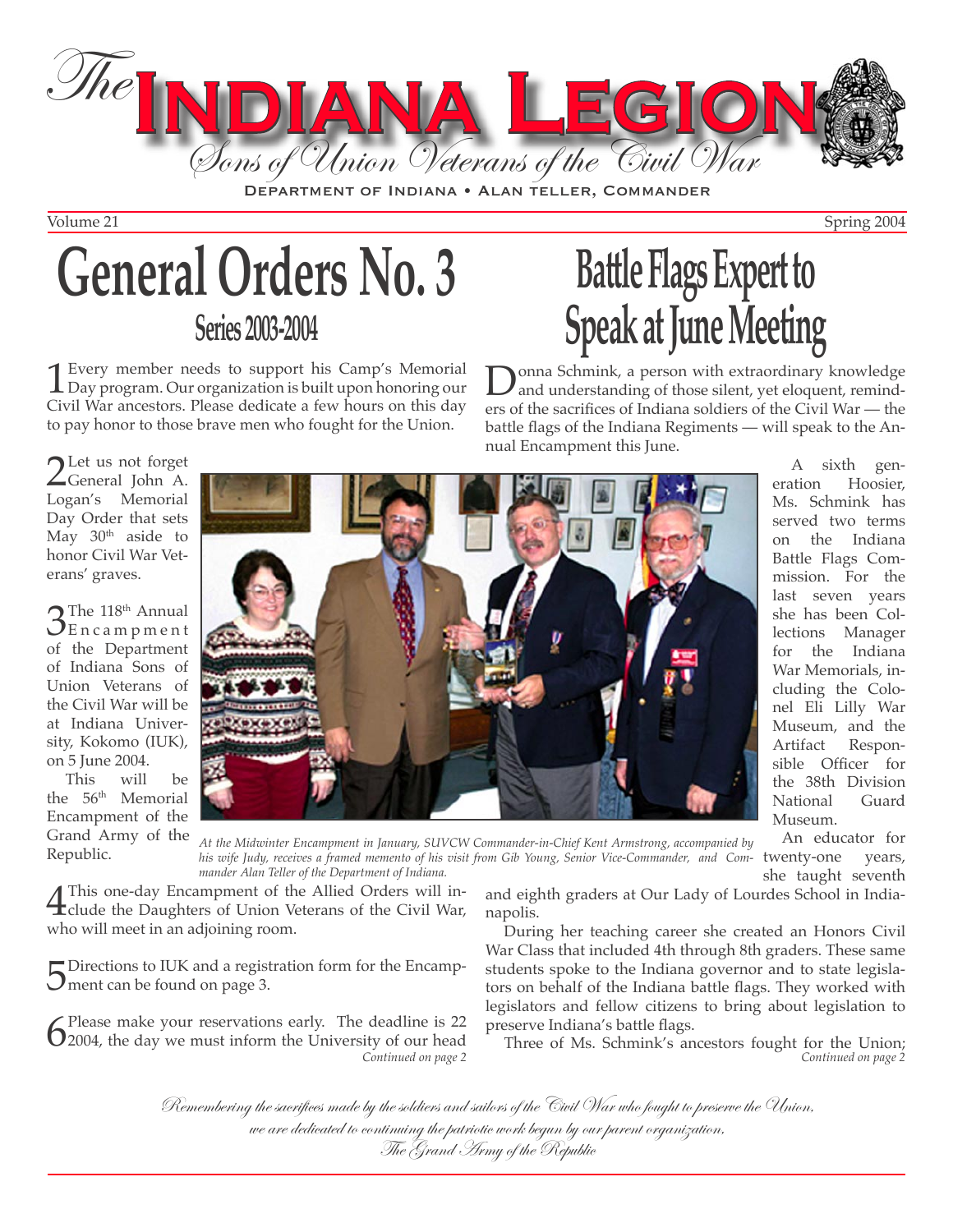# **General Orders continued . . .**

count for the luncheon. All lunches, including guests, must be paid by 22 May. 7I want to encourage all members to<br>plan on attending this Encampment. It is a chance to meet new friends and reacquaint yourselves with old friends.

Serving their county abroad. Many<br>Serving their county abroad. Many are in harm's way. We need to keep them in our thoughts and prayers.

# **An Important Note about Drops & Dues**

 $\mathbf{A}$ ll membership dues are owed on  $\mathbf{A}$ the first of January each year; but our compe foco the problem every year our camps face the problem of having to drop brothers who have not put their check in the mail.

The "new system" started in 2003, of paying a per capita tax annually, instead of quarterly, compounds the problem: on 31 March, Indiana camps owe \$24.00 per member to the national organization and the department.

Rather than pay this amount, camps must drop each delinquent brother from their rosters. When a brother does pay, the camp has to re-instate him by a vote, and pay the full \$24.00 per capita tax to the National and Department—no matter what time of the year the re-instatement occurs!

All of this requires lots of extra paperwork for the *Camp* Secretary and Treasurer and the *Department* Secretary-Treasurer. They must file Form 27 for the yearly report with the names of dropped brothers, and a Form 30 for *each* re-instated member, to say nothing of the time and the expense they spend mailing extra reminders.

Certainly most camps do remind members when dues are due; but, for whatever reason, some brothers are slow to pay, and some always end up paying late, after the March 31 deadline, and must be re-instated.

Please try to pay your dues by the new year, or as soon thereafter as you can. Your camp secretaries and treasurers, your department secretary-treasurer, and your Department Commander will thank you.

> —Alan Teller Department Commander



**118th Annual Encampment SONS OF UNION VETERANS** OF THE CIVIL WAR & the 56th Memorial Encampment

of the

**GRAND ARMY OF THE REPUBLIC** Department of Indiana Indiana University at Kokomo Saturday, 5 June 2004

**8:30 — 9:00** Registration — coffee & muffins **9:00** Opening of Encampment Roll call of officers Presentation of the colors — SVR Recognition of guest Secretary/Treasurer Reports **10:00** Joint opening with the Daughters of Union Veterans of the Civil War **10:15** Resume meeting Department officers reports Camp officers reports **Noon** Luncheon and speaker Donna Schmink on the "Indiana Battle Flags" **1:30** Resume meeting Finish reports Old business New business Election of officers Selection of National Encampment Delegates Closing ceremonies **4:00** Adjourn the Encampment **4:30** Meeting of the Allied Orders

### **Encampment speaker continued.**

they were her maternal Great Grandfather Christian Brandymeyer and his brother Anthony, two brothers who fought in Colonel Benjamin Harrison's regiment, the 70th Indiana Volunteers. Christian was seriously wounded at Golgatha Church in Georgia.



*Flag of the 71st Regiment, Indiana Volunteers in the flag room of the Indiana War Memorial.*

## **News from the Indiana Department, Daughters of Union Veterans of the Civil War, 1861-1865**

Members Lee Ann Teller, Beverly Massey and Barbara Stone attended the Lincoln Boyhood National Memorial in Lincoln City on Sunday, 8 February, and placed a wreath at the grave of Nancy Hanks Lincoln.

This is a yearly event, and we urge more Daughters and Sons to attend next year.

**Annual Convention Scheduled**  Our annual Department Convention

*Continued on page 4*

The**Indiana Legion**

is a publication of the Department of Indiana Sons of Union Veterans of the Civil War David W. Wiley, Editor Tel.: 812.337.0649 • E-mail: dwiley@earthlink.net

**C**<br>**C**<sub>a</sub> and so on, to the graphs, ancestor accounts, and so on, to the **editor by e-mail or regular mail on or about the editorial deadline on 15 August 2004. The anticipated publication date for the Fall issue is 1 September 2004.** ✪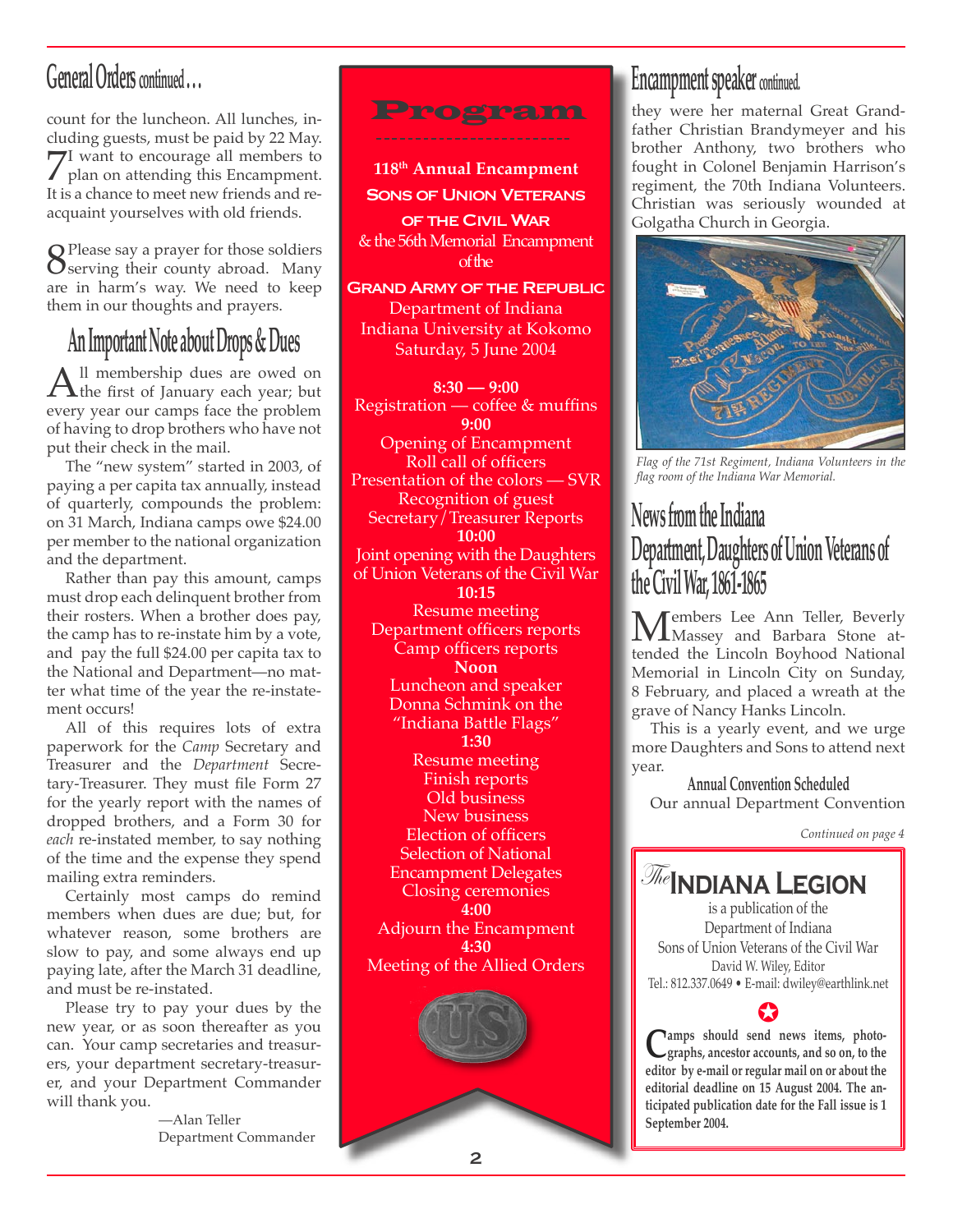# **From the Commander-in-Chief's General Orders No. 18 . . .**

*General Orders from the Commander-in-Chief are readily available at www.suvcw.org and in the national publication* The Banner*. We recommend that all brothers read them. Mindful, however, that not all brothers regularly access the Internet,* The Indiana Legion *will, from time to time, feature items from the General Orders that are especially important and timely. —the Editor*

#### **Men in combat zones exempt from national dues**

In recognition of a long-standing tradition, the National Council of Administration has voted unanimously that Brothers serving in Iraq or Afganistan as of 31 March 2004 shall be exempt from national dues for this year. Camps may request a waiver in writing by listing the name and unit of each Brother to be exempted. The brother must be in an active combat zone to qualify. The Council urges camps and departments to pass a similar measure.

### **Recognizing World War II Veterans**

Commander-in-Chief Kent Armstrong wishes to identify and honor all current members and associates who served in the armed forces during World War II. He requests that all departments and camps inform him of the name, rank, branch of service, service dates, and unit(s) of such members.

He will issue Certificates of Recog-

nition to these<br>members on 29 members on May 2004 on the occasion of the dedication of the National World War II Memorial in Washington, D.C. Brothers are urged to be in attendance.

In 2001 the National Encampment voted \$5000 toward construction of the Memorial.

# **Acknowledging Special Effort**

Armstrong reminds us that "Monitoring and promoting the proper care and upkeep of Civil War veterans' graves as well



*The National SUVCW Council of Administration were guests of the Champion Hill Camp in the Huntington Court House GAR room on April 17th. Here we see Commander-in-Chief Ken Armstrong (right) presenting awards to three gentlemen who had much to do with the restoration of the room. To his right are Professor James Adams, chairman of the Manchester College Department of Art, who was in charge of the actual restoration, and County Commissioner George Schul, who also accepted on behalf of his fellow commissioners. Last in line is Gib Young, Department Senior Vice Commander, whose energies, along with those of the other members of the Champion Hill Camp, helped bring the project to fruition.* 

as the monuments and memorials that honor them, is a primary purpose of our organization." He has issued Meritorious Service Awards to "Brothers who have been instrumental in the restoration or conservation of existing GAR Monuments and other Civil War related Memorials."

He would also like to award a Certificate of Merit to those brothers who have performed excellently in the Graves Registration program and the Civil War Memorials assessment project. Commanders of Camps as well as the Camps-at-Large are encouraged to channel nominations through our National Graves Registration and Civil War Memorials Officers.



### Your way to the 2004 Annual Department Encampment

Trom any direction, take US 31 to Lincoln St. in Kokomo. Lincoln is North of IN 26 and South of US 35 & IN 22. Turn West<br>In a Lincoln to Washington. Turn North on Washington: just past Cossells Landscaping on right; turn r on Lincoln to Washington. Turn North on Washington: just past Cossells Landscaping on right; turn right. You are on IUK property (2300 S. Washington). Stay right at first stop sign. At second stop sign turn left. Park in lot on right. Enter the

|        | 118 <sup>th</sup> Annual Encampment<br>SONS OF UNION VETERANS OF THE CIVIL WAR<br>& the 56th Memorial Encampment of the Grand Army of the Republic<br>Department of Indiana • Indiana University Kokomo • Saturday 5 June 2004<br>Registration deadline no later than 22 May |
|--------|------------------------------------------------------------------------------------------------------------------------------------------------------------------------------------------------------------------------------------------------------------------------------|
|        | Pre-Registration \$5.00 Lunch \$12.00 _____: Total                                                                                                                                                                                                                           |
| Name:  | Camp#                                                                                                                                                                                                                                                                        |
| Guest: |                                                                                                                                                                                                                                                                              |
|        | Wives & guests are welcome at the luncheon.<br>Make checks payable to Sons of Union Veterans of the Civil War (SUVCW)<br>Send your check to Lee Ann Teller, 3003 Lamplighter Lane, Kokomo, IN 46902-8125 to arrive on or before 22 May!                                      |
|        |                                                                                                                                                                                                                                                                              |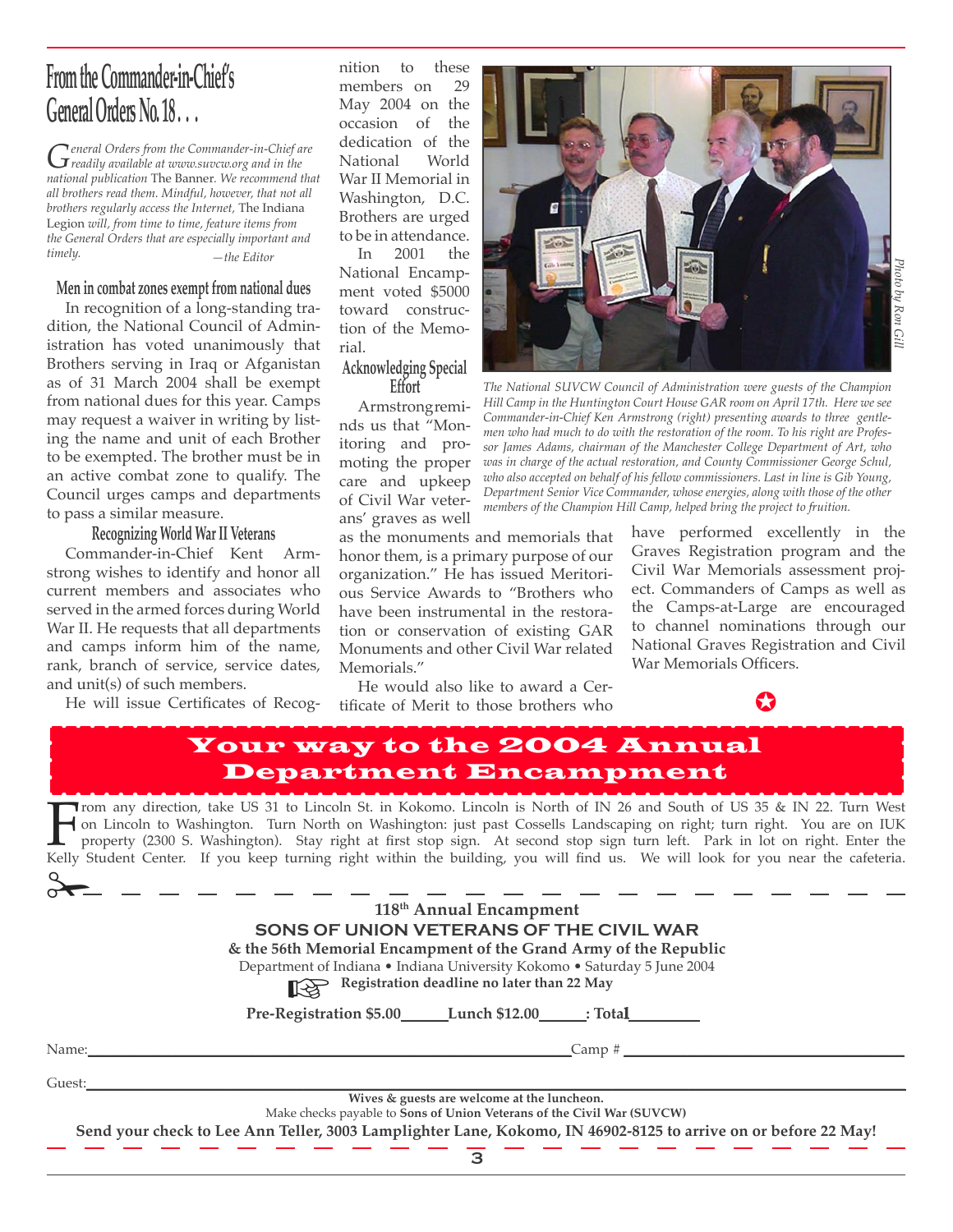# **DUVCW news continued from page 2**

will be held on Saturday, 5 June at the IU Kokomo Campus, Kokomo, in conjunction with the Annual Encampment of the SUVCW. All Daughters are urged to attend.

#### **Special Event in August**

The Indiana Department of the DUVCW will host the Annual National Convention in the Fort Wayne Marriott Hotel in Fort Wayne, 5 - 9 August. All members of the SUVCW will be welcome to attend the Opening Ceremonies on Thursday, 5 August at 7:00 PM. Bring your family and friends to this special event.

National President Donna Vaughn will receive welcome greetings from heads of organizations. The Company Singers, Champion Hill Camp, SUVCW, will provide the evenings entertainment. Friday evening, 6 August, will be our "Memory Banquet," honoring the Grand Army of the Republic, with SUVCW Phil McClure, aka Lew Wallace, as guest speaker.

#### **Membership eligibility**

Membership in the DUVCW shall be limited to daughters, granddaughters and all great granddaughters of honorably discharged soldiers and sailors who served in the Union Army, Navy or Marine Corps and Revenue Cutter Service between April 12, 1861 and April 9, 1865; eligibility shall be through lineal descent only and minimum age for membership shall be eight years of age.



*Cody Shaw presents the SUVCW wreath at the grave of Nancy Hanks Lincoln*

For DUVCW membership application and information, please contact National Membership Chair at (260) 357-4216, or vday@direcway.com.





*Commander-in-Chief Kent Armstrong speaks at the Forty-eighth Annual Lincoln Death Day ceremony which was held on 15 April at the Abraham Lincoln State Historic Site in Springfield, Illinois.*

### **An Ancestor Found**

*Senior Vice-Commander Gib Young, a Past Commander of the Champion Hill Camp No. 17, sends the following account.* 

 *—the Editor*

On Saturday, 27 March, I was look-ing at sites on the Internet regard-

ing Indiana in the Trans-Mississippi theater. I came across a site about the 47th Indiana Infantry run by Kevin Lindsey, a brother in the SU-VCW in Michigan. It is a very nice site with great links.<br>Since the 47th Since Indiana was filled with men from this

area of the state, and since Brig. Gen. James

Slack of Huntington was its first colonel, it was of immediate interest. I contacted Brother Lindsey via e-mail on the 29th with an invitation to correspond regarding the 47th and the Battle of Champion Hill, and I was pleased to receive a positive response.

During the conversation it came out that Brother Lindsey had been unable to find the grave of his ancestor, Pvt. Wm. Lindsey. Brother Lindsey felt that William was buried either in the National Cemetery at Marion or in a cemetery in Wells County. Over the years he had checked through the cemeteries but had no luck in finding him.

tacted the Indiana Room of the Huntington Public Library, and within hours they had found several Lindseys in the census of 1860. But, as there was no record of service or burial, they weren't sure if they had the right William



*Private Lindsey's Stone*

Lindsey, a twenty-four-year-old married man in Union Townshp just outside of Markle. On Friday, April 2, a quick call to the office of records for the National Cemetery in Marion revealed that there was a William Lindsey buried there.

Pvt. Lindsey died in Oct. 1899, a date confirmed by Brother Lindsey, but since there are no next of kin listed, the records did not indicate his home coun-



*The renowned Company Singers in a stirring song on 8 February at the Annual Lincoln Day Program at the Lincoln Boyhood National Memorial.*

ty. Also the records did not show a regimental designation, or the exact location of the grave, though it was listed as being in section 1 of the cemetery.

On Saturday, April 3rd, I took my digital camera and went down to Marion. The cemetery is a lovely one, and it was easy to find Section 1. I just started walking around the circular pattern, taking two rows of headstones at a time. I started taking photos of what I thought were interesting names and units. After making an inspection of two-thirds of the stones, I suddenly came across "Wm Lindsey, Co. H, 47th Ind. Inf." — I had found Brother Lindsey's long lost ancestor!

On Wednesday, April 1st, I con-

An interesting note to this is that I *Continued on page 5*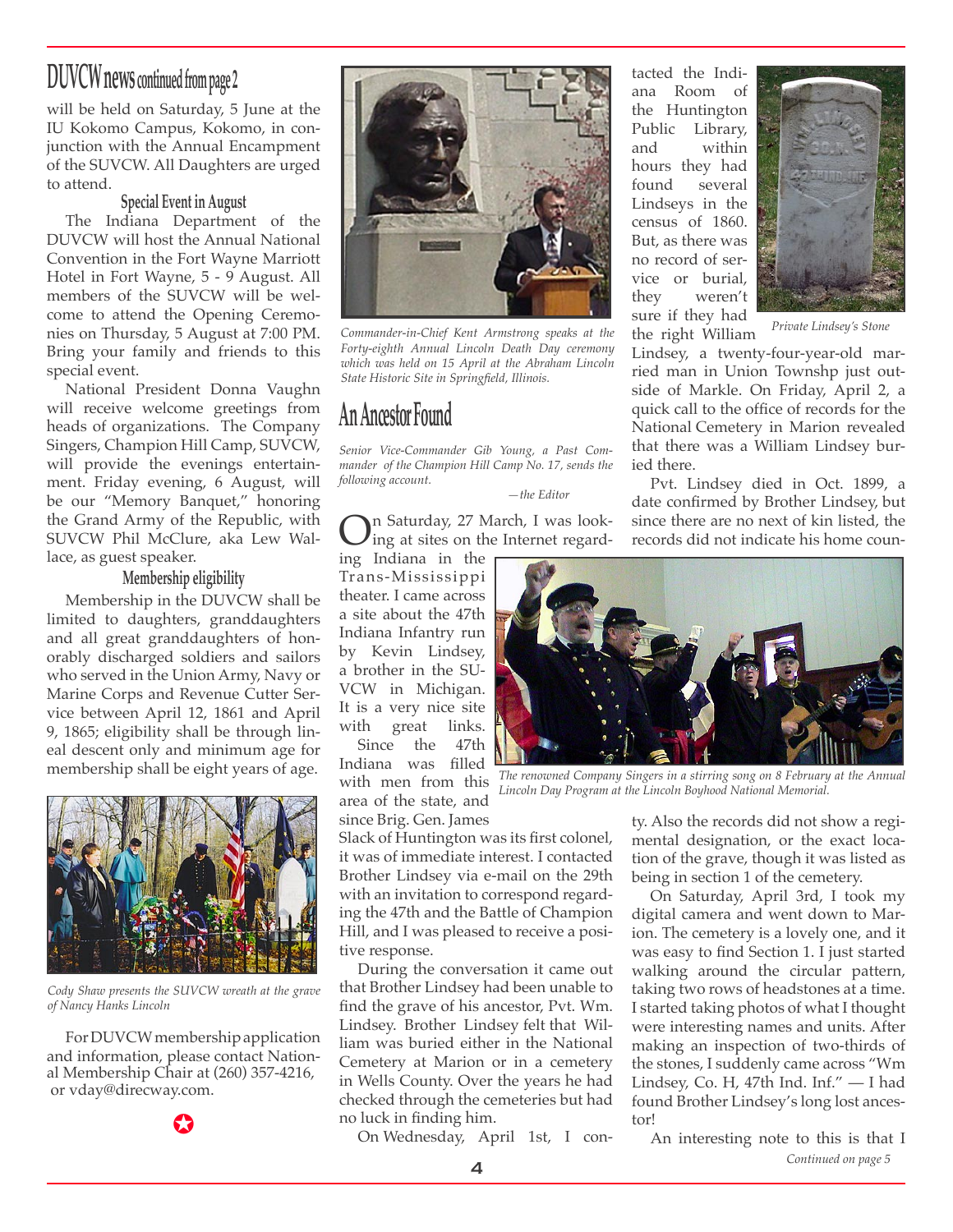### **Ancestor Found continued**

took a photo of the headstone inscription and then of the stone itself from three different directions so that Kevin Lindsey could find the grave by the landmarks. Right after I took the last shot my digital camera's batteries died. Was this mere coincidence? Maybe Ambrose Bierce would know. I only know that I took dozens of photos before finding Pvt. Lindsey's grave and I had just enough left to take the necessary photos after finding it.

The real point is that helping brothers, and other people interested in finding out about ancestors, as well as other Civil War related information, should be, in my opinion, an honorable duty for every camp and member of the SUVCW.

These are the moments in which we are truly serve the veterans of 1861- 1865.

— Gib Young

# **Ben Harrison's Busy Year**

The Ben Harrison Camp, No. 356,<br>purview includes not only Indianapolis, but all points south, so some members are faced with a really long



*Bruce Kolb, Harrison Camp Commander, and Phil Mc-Clure, Harrison Senior Vice Commander, carry the colors at the Lincoln Death Day Ceremony in Springfield on April 15th. They were among the several brothers who attended from Indiana.* 

trek to get to meetings. Nevertheless the Saturday morning gatherings, followed by a lunch and an interesting program, have been well worth the time and effort for distant travellers.

In February, camp member Mike Beck talked about his experiences in publishing Civil War articles in the *Civil War Times*. The March meeting fea-

tured Camp Commander's Bruce Kolb's exploration of the Civil War experiences of President Benjamin Harrison, when he was Colonel of the 70th Regiment, Indiana Volunteers. In April, Museum Specialist Donna Schmink conducted a memorable tour of the battle flags at the Indianapolis War Memorial.

### **Welcome to New Members**

New members inducted were, Robert Howell, Sr. of Bedford; Michael Beck of Fountaintown; Jerry Thompson of Indianpolis, and Garriel Walls of Franklin.

### **Dodging Race Day Traffic**

To avoid the Race Day shenanigans that regrettably coincide with the real Memorial Day, Brother Steve Bauer will lead the camp at a ceremony at the Crown Hill Cemetery in Indianapolis. on Saturday 29 May at 11:00 AM. All SUVCW brothers are urged to attend.

# **Report from Champion Hill**

Last minute word from the Champion<br>
Hill Camp, No. 17 in Huntington, is<br>
the disappointing nows that the norm the disappointing news that the promised dedication in May of the Four Colonels Monument, long a cherished project for the camp, has been postponed.

The monument will be dedicated to the memory of all the men from Huntington County who served during the Civil War, and specifically to those four who were colonels: James Slack, Colonel., 47th Indiana Infantry; Cyrus Briant, Colonel, 88th Indiana Infantry; Samuel Zent, Colonel, 13th Indiana Infantry, and George Pride, Colonel and Staff Engineer for General Grant.

Just when the dedication will now take place is not known at this time.

### **Entertaining Confederates & Other Matters**

In February, the camp heard a talk by Scott Showen of the Sons of Confederate Veterans James Bishop Camp No. 1943 in Kendallville.

The camp has initiated two new members: Dennis Harshman of Bluffton and Ralph Brooke of Columbia City.

Eric Frike and Eric Foster participated in a Civil War demonstration in Wabash on February 8th, while on the same day the peripatetic Company Singers performed at the Lincoln Boyhood Home event.

# **Goings on in Valparaiso**

The David D. Porter Camp, No. 116<br>has had some interesting and in-<br>formative programs this year, potably formative programs this year, notably Milton Foster's portrayal of Admiral Farragut at the battle of Mobile Bay in February to Mark Davis's talk on the restoration and preservation of headstones and monuments in April.

### **New Members**

Two new members came aboard in January: Jerry G. Smith of Elkhart and Marc D. Bowers of South Bend.

### **Plans & Visitations**

Ron Gill, Past Department Commander (PDC), attended an Eagle Scout Ceremony on 17 April and presented the SUVCW recognition award to those who were receiving the Eagle Scout Badge. Later this month, he and Camp Commander and PDC, Al Loomis, will meet with officials to discuss plans in the offing for a Father Corby ceremony at Notre Dame University.

In addition, Commander Loomis is exploring ways and means for presenting an award to an outstanding ROTC graduate. The SUVCW has already codified this procedure. Other interested camps should check www.suvcw.org and consult the index for details. A Memorial Day ceremony is planned, but details are not available as of this writing.

# **Veterans of Foreign Wars & the "Lasting Link" to the GAR**

In the April issue of the *VFW Magazine*,<br>Barry Yearkle, member of VFW Post<br>2846 in Churuchucco, writes about the n the April issue of the *VFW Magazine*, 3846 in Churusbusco, writes about the VFW and the SUVCW's parent organization, The Grand Army of the Republic.

Entitled "GAR's Lasting Link in the Unbroken Patriotic Chain," the article describes the long forgotten symbiotic relationship between the two organizations. "Ironically," Yearkle says, "it was the refusal of the GAR to admit veterans of the Spanish American War that gave birth to the VFW."

At the end of World War I, the VFW admitted members of the GAR to honorary status.

For those who miss the magazine, it is expected that the article will be eventually archived at www.vfw.org.